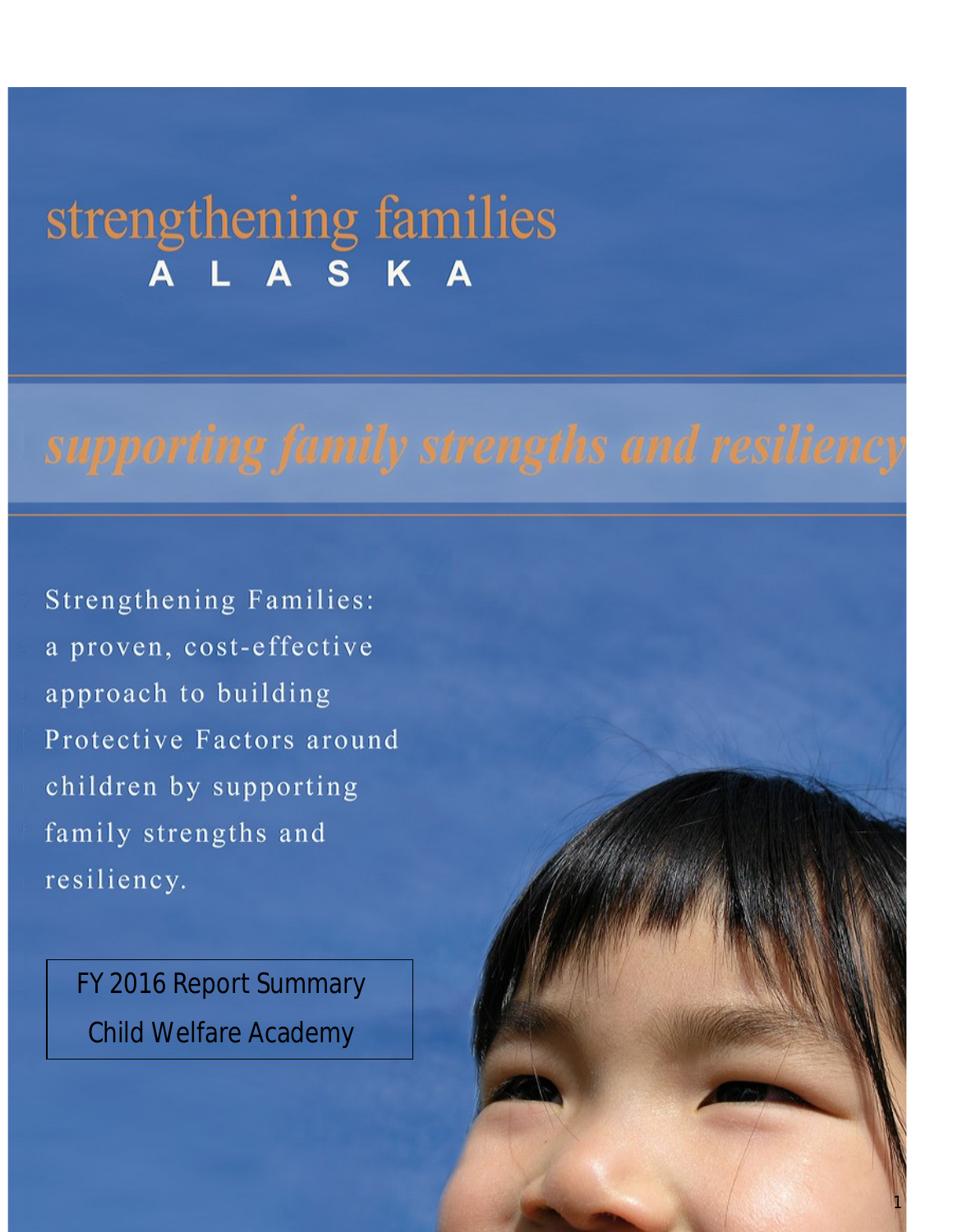# **STRENGTHENING FAMILIES ALASKA Child Welfare Academy FY 16 Project Summary**

The UAA Child Welfare Academy (CWA) funding from the State of Alaska, Department of Health and Social Services, Strengthening Families Alaska program to support Alaska's role in Strengthening Families™, a growing national movement that uses the Protective Factors Framework to develop innovative programs across the country.

Strengthening Families™ is a research-informed, strength-based approach to helping families reduce stress, address risk factors, and promote healthy development. The overarching goal is the promotion of child and family well-being. It is based on engaging families, programs and communities in building five protective factors that help families succeed and thrive, even in the face of risk and challenges:

- **Parental resilience** Managing both general life and parenting stress and functioning L, well when faced with stressors, challenges, or adversity; the outcome is positive change and growth
- **Social connections** Having healthy, sustained relationships with people, institutions, the k. community, or a force great than oneself
- **Knowledge of parenting and child development**-Understanding the unique aspects of  $\mathcal{L}^{\text{max}}$ child development; implementing developmentally and contextually appropriate best parenting practices
- **Concrete support in times of need** Identifying, seeking, accessing, advocating for, and receiving needed adult, child, and family services; receiving a quality of service designed to preserve parents' dignity and promote healthy development
- **Social and emotional competence of children** Providing an environment and ä, experiences that enable the child to form close and secure adult and peer relationships, and to experience, regulate, and express emotions

*Research shows that when parents develop protective factors the risk of child maltreatment is greatly reduced, child development is improved and families are stronger.*

Harper Browne, C. (2014, September) *The Strengthening Families approach and Protective Factors Framework: Branching out and reaching deeper.* Washington, DC: Center for the Study of Social Policy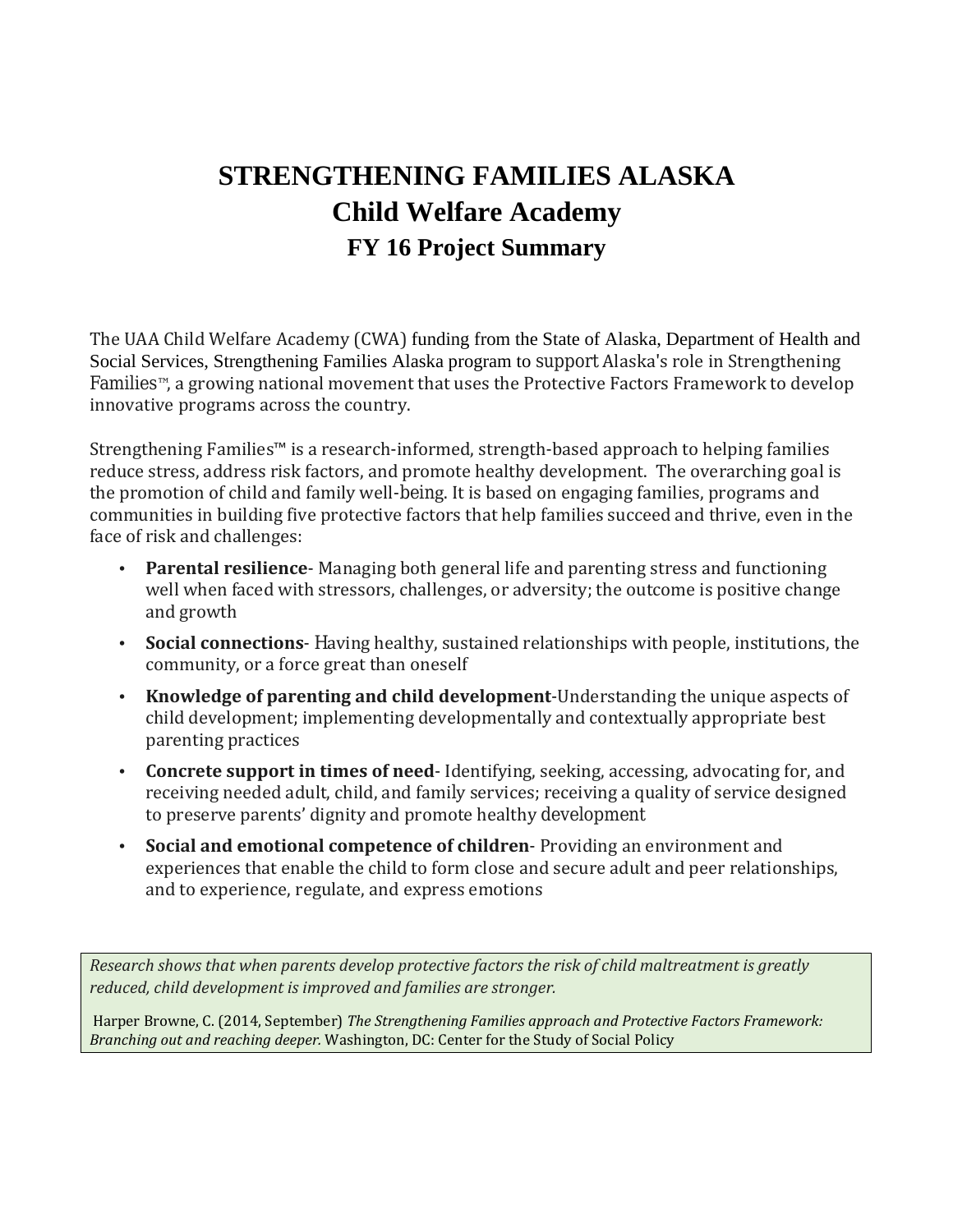#### **The Strengthening Families approach is grounded in seven foundational ideas:**

- 1. **The two generation approach** promoting young children's healthy development by developing the capabilities and resources of parents or caregivers
- 2. **A consideration of culture**-investigating, understanding, and appreciating cultural differences and commonalities in parenting beliefs, values, expectations, practices and child-rearing goals; being attuned to cultural competence and cultural humility
- 3. **The strengths-base perspective**-appreciating and highlighting the set of relationships and processes that support and protect families and family members, especially during times of adversity and change
- 4. **The biology of stress**-understanding the neurobiological impacts of adverse childhood experiences and how supportive parenting and positive relationships can foster positive adaptation
- 5. **Resilience theory**-supporting the potential to rebound from adversity strengthened and more resourceful
- 6. **A focus on well-being**-focusing on the healthy development and well-being for all families; healthy family relationships and attachment to a caring and reliable adult
- 7. **The nature of risk and protective factors**-acknowledging the individual, relational, community, and societal factors that must be addressed in order to promote healthy child, adult, and family well-being

#### **The Strengthening Families approach:**

- Benefits ALL families
- Builds on family strengths, buffers risk, and promotes better outcomes
- Can be implemented through small but significant changes in everyday actions
- Builds on and can become a part of existing programs, strategies, systems and community opportunities
- Is grounded in research, practice and implementation knowledge

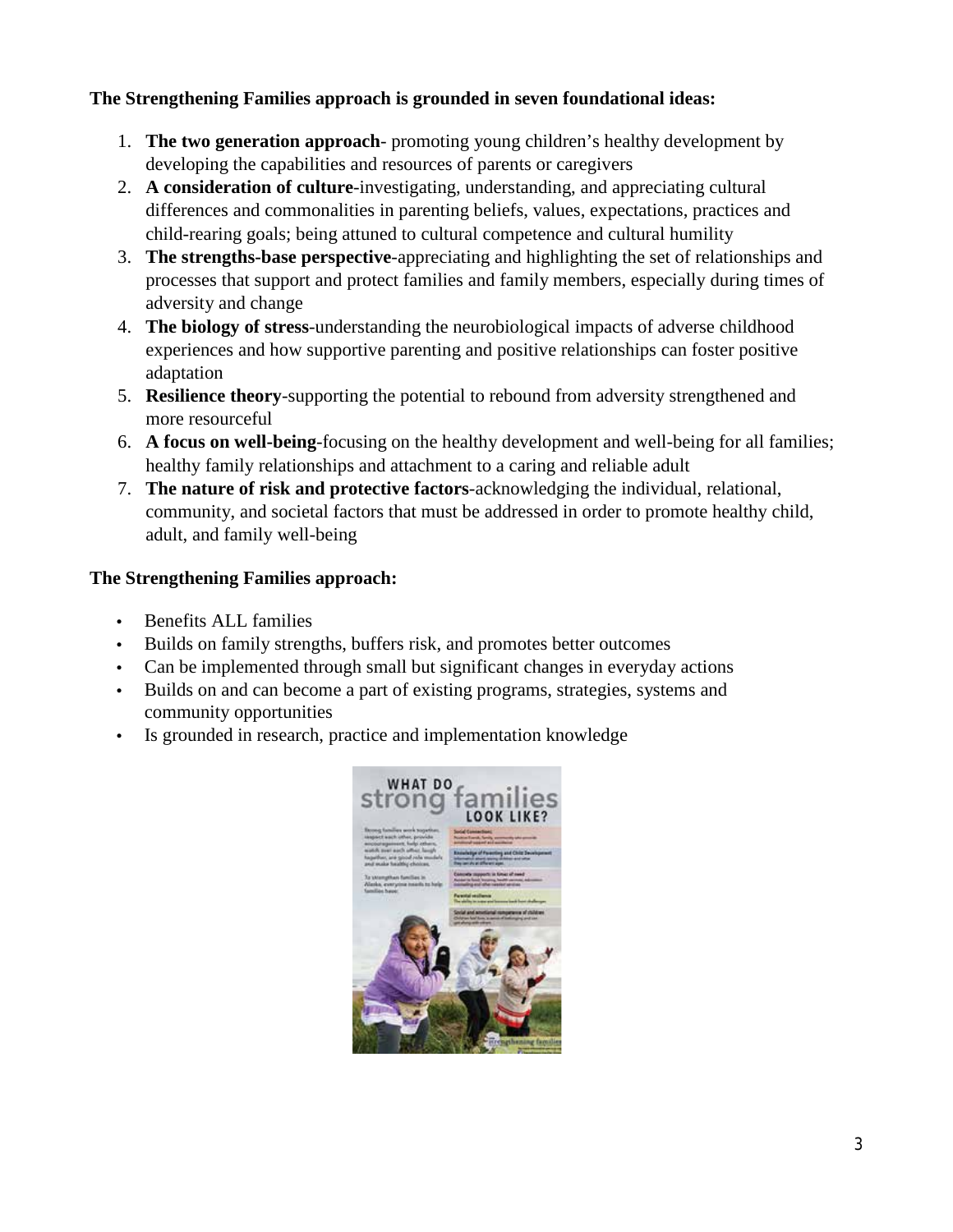## The Pathway to Improved Outcomes for Children and Families Strengthening Families™ Protective Factors Framework Logic Model



### **FY 16 IMPLEMENTATION**

In 2015 the Child Welfare Academy was enlisted to expand the use of the Strengthening Families Protective Factors Framework in programs and communities across the state with a special focus on western and northern Alaska. Bethel and Nome were chosen as the hub communities to concentrate on. This work continued in FY 16.

This effort involved several paths of implementation:

- 1. Engaging local communities and programs in discussions about the usefulness and appropriateness of this framework in their regions
- 2. Intensive trainings on the Strengthening Families Protective Factors Framework
- 3. Workshop and conference presentations
- 4. Mini-grants to local programs and communities
- 5. Ongoing technical assistance
- 6. Representing Strengthening Families Alaska with related projects
- 7. Developing and distributing Strengthening Families Alaska materials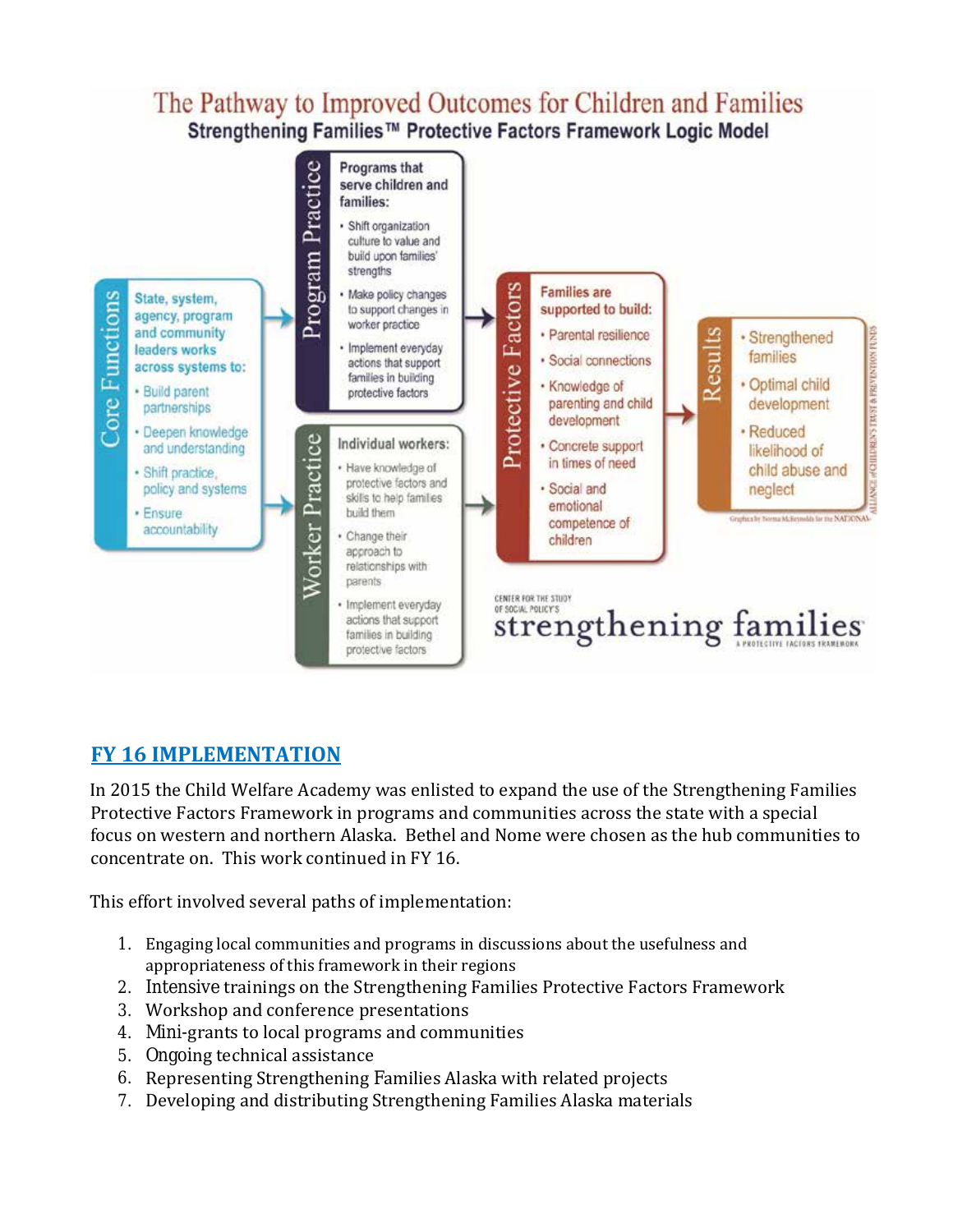#### **ENGAGING LOCAL COMMUNITIES AND PROGRAMS**

Strengthening Families community meetings were held in Nome and Bethel designed to solicit feedback on the cultural appropriateness and regional readiness for the Strengthening Families approach. In FY 15, two meetings were held in Nome. The first was with a variety of service providers, and the second with the Kawerak Wellness Coalition. Both meetings resulted in positive feedback about the "fit" with the region, traditional values, and beliefs; and support for introducing the Protective Factors Framework. Follow-up discussions were held about who to involve, how to approach the introduction of Strengthening Families, etc. Invitations to participate in the Strengthening Families project were sent to all communities surrounding Nome and Kotzebue. Communities were required to select a "Leadership Team" with a minimum of 3 persons to attend a two-day intensive training. 5 communities were selected to participate, attended training and received mini-grants: Golovin, Elim, Brevig Mission, Noorvik and Shungnak. Over the next several months Strengthening Families staff visited all communities except Shungnak, meeting with Leadership Teams and participating in community events.

In October of 2015 a community meeting was held in Bethel. Meeting participants encouraged the CWA to move forward with a 2-day Strengthening Families training. It was recommended that the focus should be on Bethel vs. the surrounding communities at this time, with expansion to villages coming later.

Also, in October, 2015 a 2-day Strengthening Families Gathering was held in Nome for 3 of the 5 community teams who participated during FY 2015: Golovin, Noorvik, and Shungnak. Two of the community Leadership Teams submitted mini-grant applications for activities in their communities. Additionally, a training was provided for Kawerak EHS/Child Care Partnership and an agency-wide training was provided for Nome Community Center.



#### **TWO-DAY INTENSIVE TRAININGS**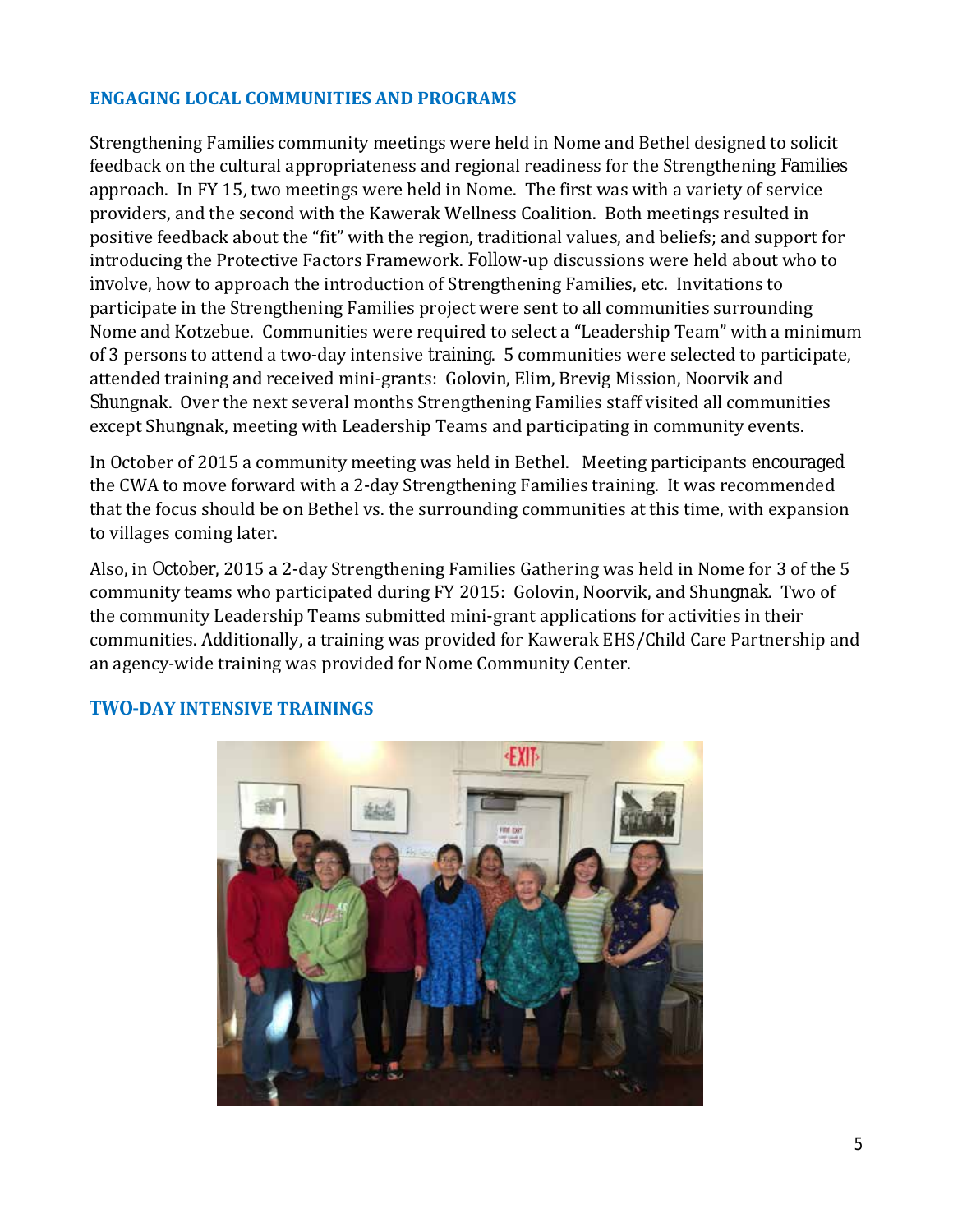In FY 16, several two-day intensive trainings were provided using the curriculum developed by the National Alliance of Children's Trusts and Prevention Funds. In addition to the trainings focused on the Bethel and Nome areas, training was provided to other groups as funds and time would allow. The two-day intensive Strengthening Families trainings provided included:

August, 2015 - **Cook Inlet Tribal Council** (31 staff participants)

October, 2015 - **Strengthening Families Training/Gathering** in Nome. The villages Golovin, Noorvik and Shungnak participated.

February 2016- **Nome Community Center** (agency wide training for all staff)

February, 2016 – **Bethel Community**. Participants from AVCP Head Start; UAF Qungasavik Project, Center for Alaska Native Research; Bethel Youth Facility; ANTHC; Orutsararmiut Native Council; OCS; Tundra Women's Coalition; and Bethel Public Health Center participated.

April, 2016 - **Council on Domestic Violence and Sexual Assault**.

April, 2016 - Communities of **Talkeetna, Willow, & Trapper Creek**

May, 2016 - **RurAL CAP** *Parents as Teachers* program (22 participants from across the state)

June, 2016 – Community of **Hooper Bay**. This training was in partnership with the UAF Qungasavik Project. (16 participants).



#### **MINI-GRANTS**

Small mini-grants were provided to support local Strengthening Families activities. In the Nome area, the communities of Noorvik and Golovin received mini-grants and continued the activities begun in the previous year. The team leaders held family events aimed at strengthening the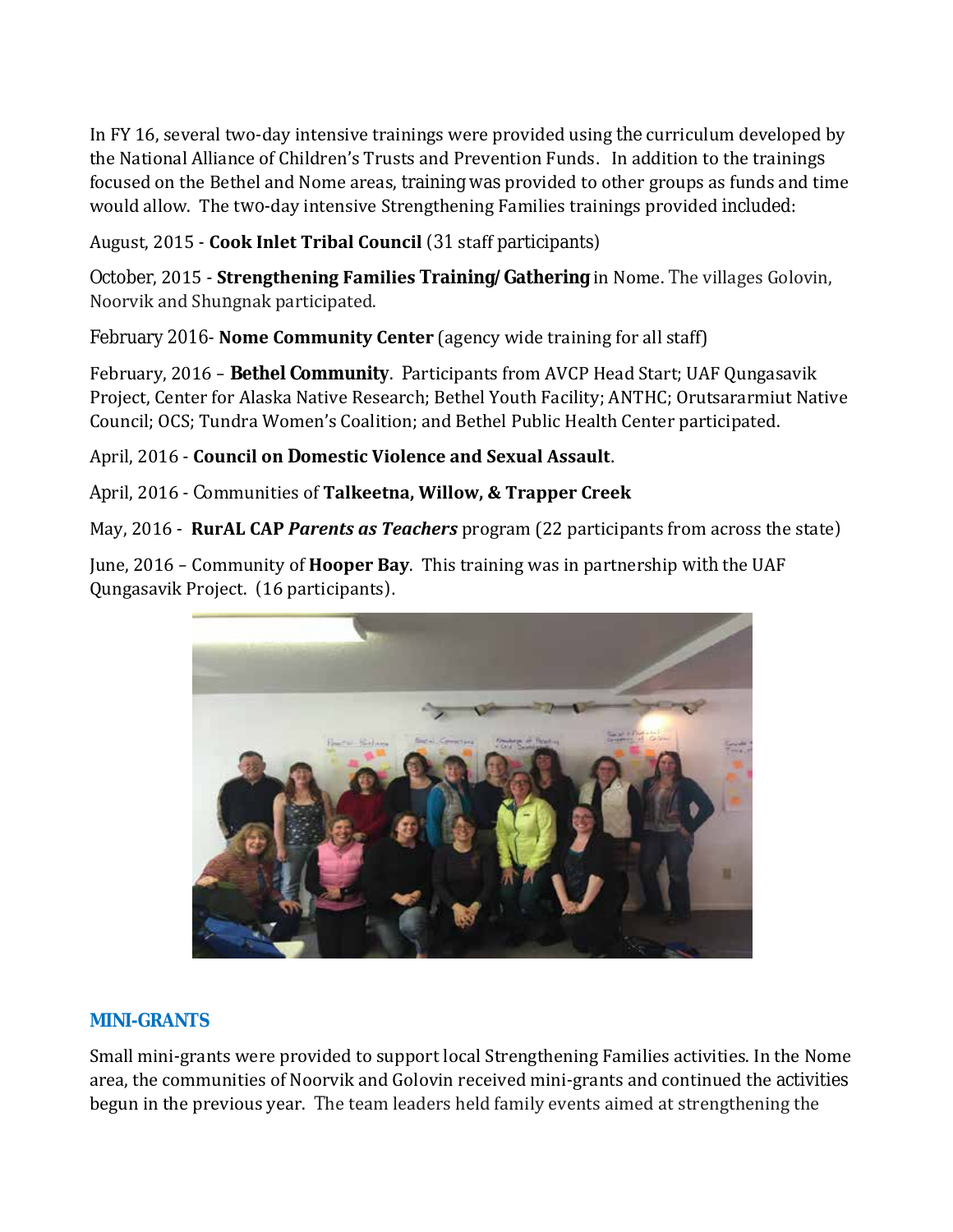protective factors in families. For example, at one of the community events in Golovin, discussion centered around the following questions:

- What is the next big thing your child needs to learn?
- How do you intend to be a part of it?  $\mathcal{L}^{\text{max}}$
- How do you build trust in a relationship?  $\mathcal{L}^{\text{max}}$
- How are you involved in your child's social life?  $\mathcal{L}^{\text{max}}$
- How do you keep from getting depressed by the negativity in life?  $\mathcal{L}^{\text{max}}$
- What is one change you could make that would dramatically improve your life?
- How could you get assistance to make it happen?  $\mathbf{r}^{\mathrm{max}}$

Noorvik held several community potlucks with outdoor and indoor activities supporting interactions between the elders and youth in the community intended to further the transmission of traditional knowledge and values.

The Nome Community Center also received a mini-grant and used it to support staff training and embed the Strengthening Families Protective Factors framework in their work agency wide. Additionally, their mini-grant supported a weekly playgroup for mom's and young children and several family events focused on families working and playing together to strengthen family relationships.

In the Bethel area, mini-grants were awarded to the Tundra Women's Coalition and Bethel Youth Facility. The Tundra Women's Coalition mini-grant provided support for the Teens Lead Ahead Leadership Camp which engaged youth from area communities in traditional and healthy activities. Youth reported learning a lot about "healthy relationships and how to plan for better in their home communities". Bethel Youth Facility funds were used to purchase materials and equipment to be used at family visits and gatherings.

#### **WORKSHOPS AND CONFERENCE PRESENTATIONS**

Several presentations were made during FY16. They included:

August, 2015 - **Kawerak EHS/Child Care Partnership**

October, 2015 - **Fairbanks Children's Behavioral Health Summit**

November, 2015 - **Resource Basket** statewide webinar (41 participants)

December, 2015 **- All Alaska Pediatric Partnership**

January, 2016 - **Alaska Center for Pediatrics**

March, 2016 - **Early Childhood Mental Health Institute**

April, 2016 - **UAA LEND Program** 3 hr. video-conference (88 participants across the state)

April, 2016 – Webinar for **OCS Staff**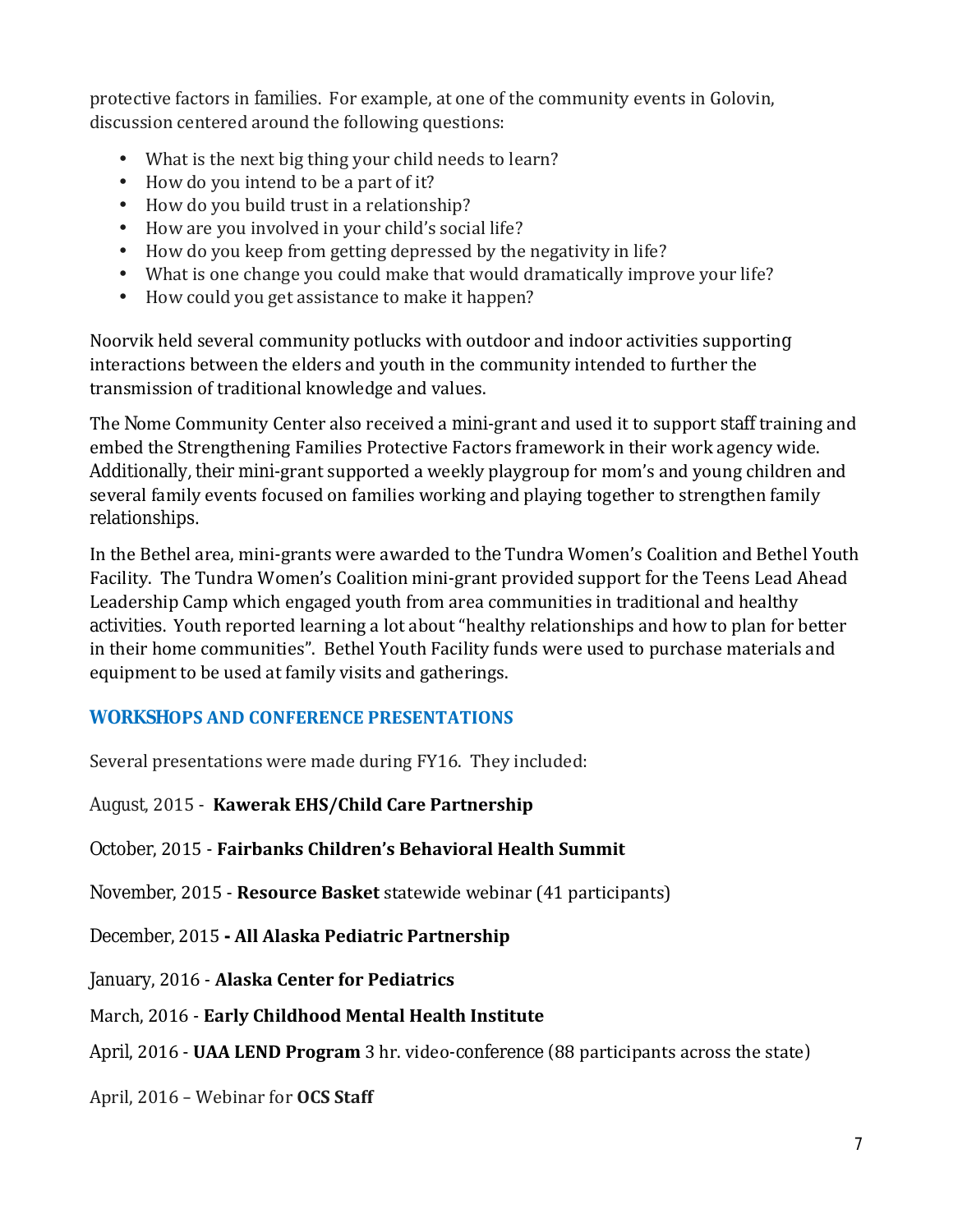#### June, 2016 - **World Association of Infant Mental Health Conference in Prague**, Czech Republic

#### **TECHNICAL ASSISTANCE**

Technical assistance was provided to sites and communities on an as needed basis. The CWA also provided facilitation of the August Strengthening Families Leadership Team meeting and support for the ECCS mini-grant awarded to the Sunshine Health Clinic in Talkeetna for hosting Parent Cafes.

#### **MEETINGS AND ADVOCACY/SPREAD**

CWA represented Strengthening Families Alaska at community meetings (such as Help Me Grow) and advocated for its expansion whenever possible.

#### **MATERIAL DEVELOPMENT AND DISTRIBUTION:**

Strengthening Families Alaska posters were developed in partnership with representatives from the Nome area and were printed and distributed. Development began for posters for the western, southeast, and southcentral regions of Alaska. Strengthening Families materials and information were provided upon request.



#### **CONCLUSIONS:**

*The Protective Factors framework is designed to allow for diversity in implementation in a variety of settings. Additionally, the framework is intended to delineate protective factors that are relevant across cultures with respect to describing conditions or attributes that mitigate risk factors and actively enhance well-being in all families.* 

Harper Browne, C. (2014, September) *The Strengthening Families approach and Protective Factors Framework: Branching out and reaching deeper.* Washington, DC: Center for the Study of Social Policy

Using the strategies listed at the beginning of this report, Strengthening Families Alaska has made steady progress in rural Alaska over the last two years, particularly in the Nome and Bethel areas. Initial and ongoing feedback from area residents affirmed the "fit" with regional and traditional values, and beliefs. In training and discussions we have often heard that the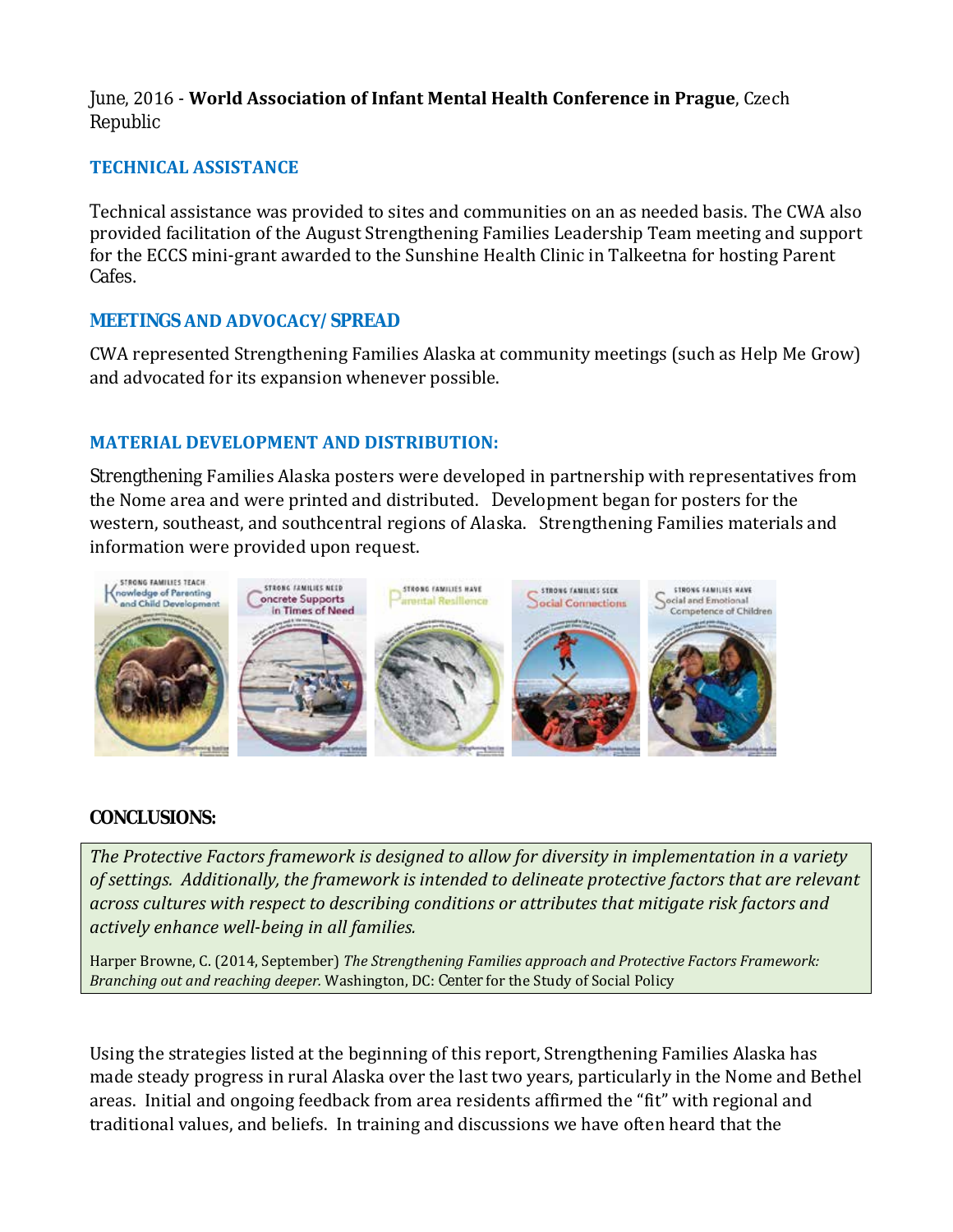protective factors have historically been a "way of being" and Strengthening Families strengthens concepts and practices already in play.

While recognizing that change takes time and persistence on many peoples part, Strengthening Families Alaska is committed to nurturing the Protective Factors Framework as an approach to supporting families. Through training, mini-grants, materials, and ongoing technical assistance the framework is mobilizing positive participation. Implementation on the ground takes hard work and embedding this on a community level requires committed local leaders. Where the project has found that, efforts have steadily progressed. In areas where leadership has changed mid-stream, it has been more difficult. In FY17 the CWA, in partnership with the Early Childhood Comprehensive Systems Program will be looking for additional ways to support local leaders in expanding this approach.

In other areas of the state, enthusiasm for the Strengthening Families approach continues to grow. Requests for training have multiplied as communities and providers learn about the potential to use this framework as an "organizing approach" in their programs and across service systems.

Training is a major avenue for supporting the expansion of the Strengthening Families Protective Factors framework. The training is intended to help participants:

- Understand and recognize the five protective factors that help keep families strong and prevent child abuse and neglect.
- Identify multiple strategies and everyday actions that help families to build those protective factors.
- Identify steps and create concrete plans to integrate these ideas into their work.
- Learn how to provide welcoming, non-threatening support to families.
- Identify the challenges and opportunities culture and tradition present as we try to help families.
- Understand what it means to work with families in a strength-based way.
- Learn about a variety of tools available to support this work such as the Strengthening Families Self-Assessment.

The training is highly interactive and many of the benefits come from participants sharing their own experiences both personal and professional. It is designed to help participants change the way they practice and interact with families and become more *intentional* in how they support the protective factors in all families. Feedback to the training has been very positive. Participants report the training helped them to:

- Have a better understanding of the protective factors and how they support one another  $\mathbf{r}$
- $\mathbf{r}^{(1)}$ Recognize that all families are different, and all need protective factors
- Realize biases and the need to avoid making assumptions
- $\mathbf{r}^{\top}$ Focus on strengths rather than negatives
- Gain ideas for approaching and working with families
- Recognize that by supporting parents they are supporting the children  $\mathbf{r} = \mathbf{r}$
- Feel that working with complex families seemed more manageable  $\mathbf{r}^{(1)}$
- Acknowledge that pride and trust works both ways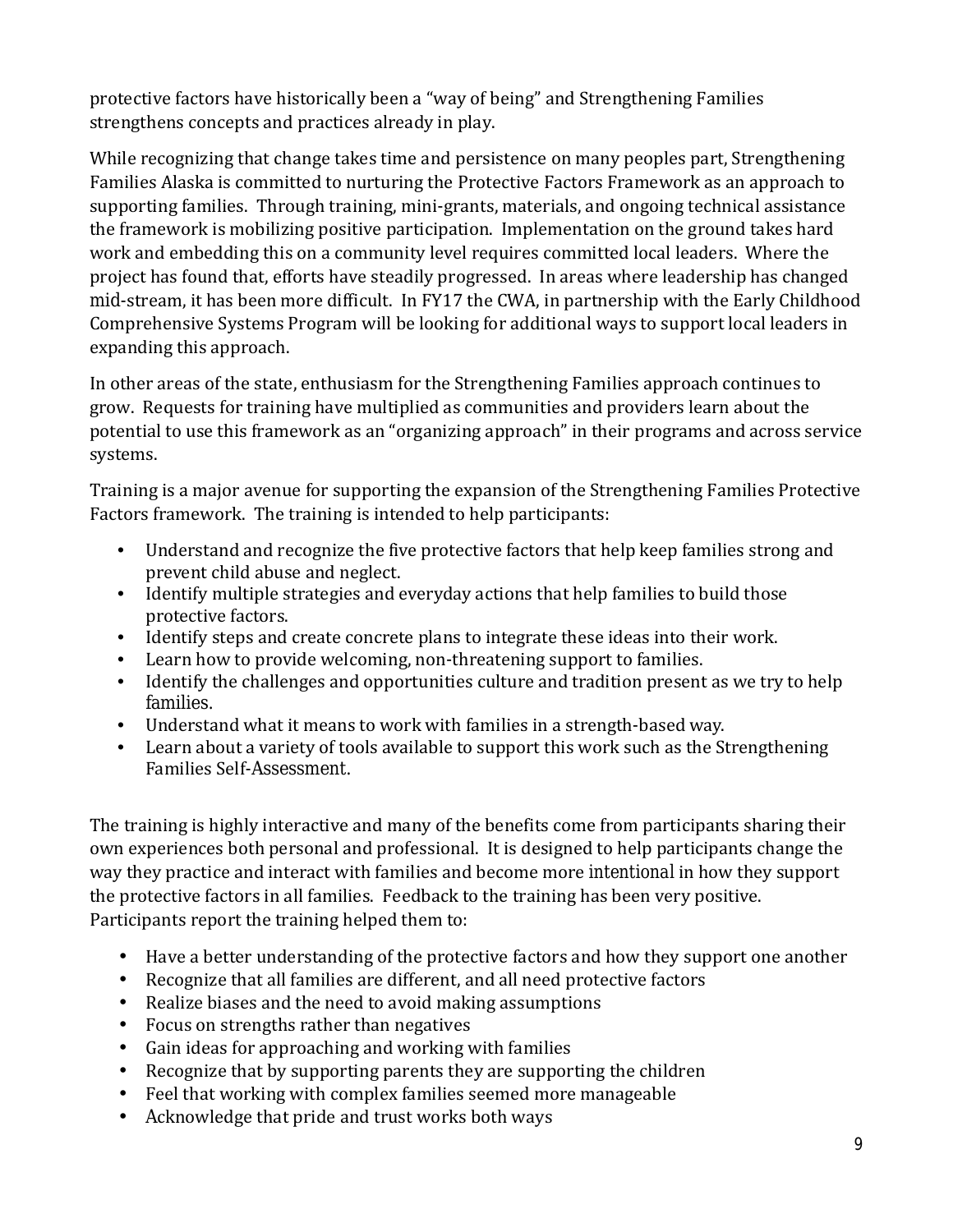- ä, Recognize that it takes us back to the traditional & cultural teaching families
- Realize the strength-based approach gives families more hope ä,
- Recognize their own struggles and setbacks
- Acknowledge that all families have the ability to be resilient  $\mathbf{r}$
- Understand the importance of relationship building  $\mathbf{r}$
- Understand the importance of being "intentional" in their work  $\mathbf{r}^{\mathrm{max}}$

Participants were asked what additional information would be helpful. They suggested:

- Handouts and materials for families
- Additional training on: developing social and emotional competence in children;  $\mathbf{r}$  . understanding trauma, genetic influences on resilience
- Additional information on how to conduct Parent Cafes
- Information on resources in their communities
- Examples of successful complex community-wide partnerships  $\mathcal{L}^{\text{max}}$
- How to take action in their communities; using apps and social media
- Information on OCS protocols

Some of the new ideas participants would like to try:

- Making a hands-on activity using the "building blocks of resilience  $\mathbf{r}$
- Hang the Strengthening Families posters and refer to them often  $\mathbf{r}^{\mathrm{max}}$
- Establish "Parent Corner" bulletin boards around town
- Do a Parent Café
- Concentrate on looking for strengths
- Do more activities in group settings
- $\mathbf{r}^{\prime}$ Implement cultural activities
- Implement more behavioral education  $\mathbf{r}$
- Utilize protective factors questions in parent contacts  $\mathbf{r}^{\prime}$
- Connecting without judgement
- Hosting a Healing Retreat implementing all 5 protective factors  $\mathbf{r}$
- Incorporate this in my personal life  $\mathbf{r}$  .
- Be more proactive on social media
- Have it available for foster parents  $\mathbf{r}$
- Involve teens and elders in conferences
- Hosting a Talking Circle

Participants made some suggestions for improving the training such as inviting an elder from each site to be present at trainings; bringing the same material over and over again to each group training; providing more information on implementation; including more activities; and MORE TIME, MORE TIME, MORE TIME!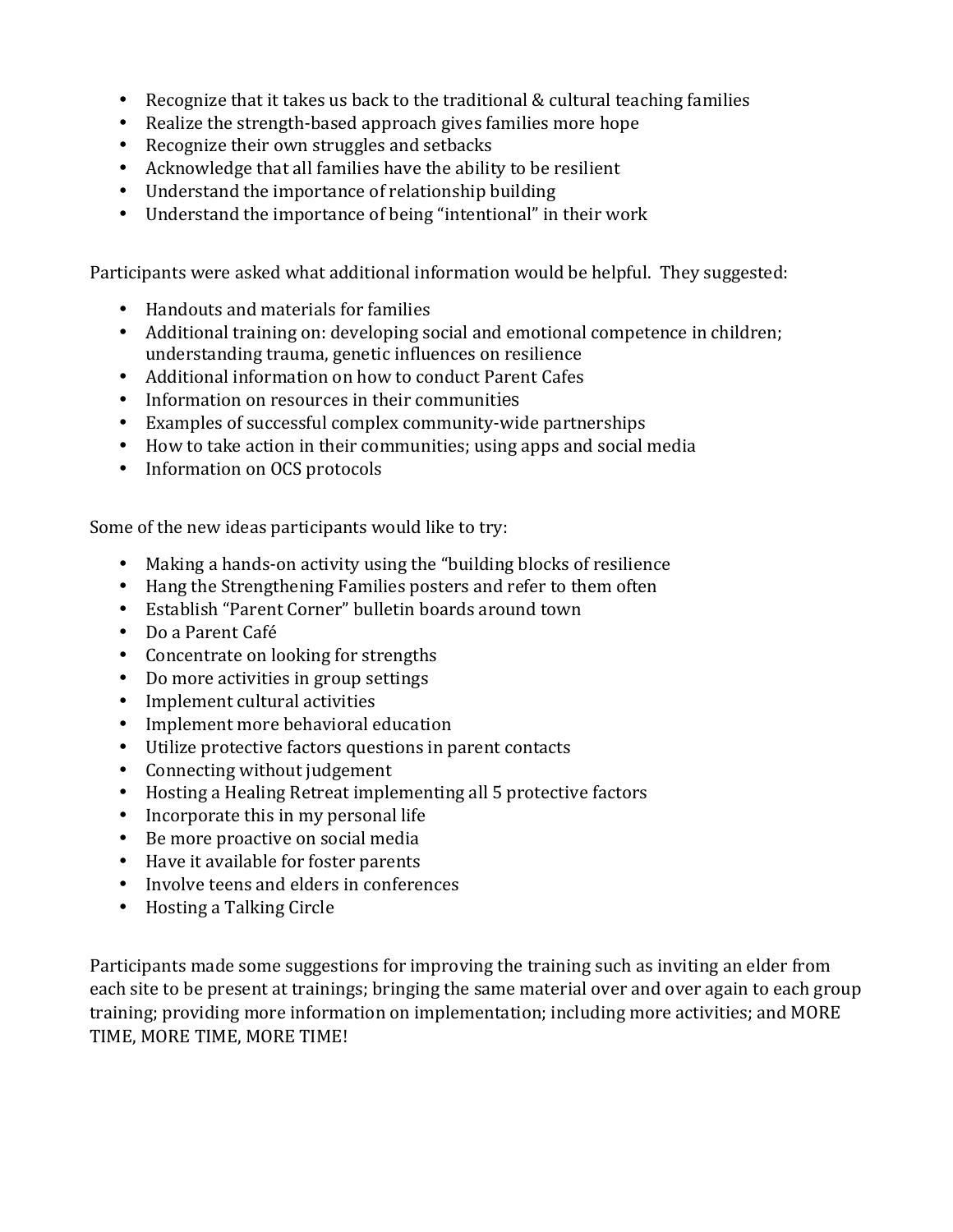#### **TRAINING EVALUTIONS-Summary**

Evaluations were conducted following each Strengthening Families training. The summary is below. For full evaluations by site contact the Child Welfare Academy.

#### **RATING SCALE:**

| <b>No Mark</b> | Low |  | High |
|----------------|-----|--|------|
|                |     |  |      |

| <b>PRE-TEST AVERAGES</b>                      | Oct         | Feb           | Feb        | April       | May                        | June                 |
|-----------------------------------------------|-------------|---------------|------------|-------------|----------------------------|----------------------|
| <b>LOCATION</b>                               | <b>Nome</b> | <b>Bethel</b> | <b>NCC</b> | Talkeetna l | <b>RurAL</b><br><b>CAP</b> | <b>Hooper</b><br>Bay |
| <b>Number of Attendees</b>                    | 9           | 12            | 11         | 11          | 17                         | h                    |
| My knowledge of the 5 Protective Factors      | 3           | 3             | 3          | 3           | 3                          |                      |
| My knowledge of Strengthening Families        | 3           | 3             | 3          | 3           | 3                          | 3                    |
| My knowledge of how to incorporate protective | N/A         | 3             | 3          | 3           | 3                          | 3                    |
| factors into my work                          |             |               |            |             |                            |                      |
| My understanding of my role in supporting     | 3           |               | 3          | 3           | 3                          | 3                    |
| families in using the SF Protective Factors   |             |               |            |             |                            |                      |
| concept                                       |             |               |            |             |                            |                      |

| <b>POST-TEST AVERAGES</b>                     | Oct         | Feb           | Feb        | April       | May                 | June          |
|-----------------------------------------------|-------------|---------------|------------|-------------|---------------------|---------------|
| <b>LOCATION</b>                               | <b>Nome</b> | <b>Bethel</b> | <b>NCC</b> | Talkeetna l | <b>RurAL</b><br>CAP | Hooper<br>Bay |
| <b>Number of Attendees</b>                    | 9           | 12            | 11         | 11          | 17                  | 6             |
| My knowledge of the 5 Protective Factors      | 4           | 4             | 4          | 4           | 4                   | 5             |
| My knowledge of Strengthening Families        | 4           | 4             | 4          | 5           | 4                   | 5             |
| My knowledge of how to incorporate protective | N/A         | 4             | 4          | 4           | 4                   | 4             |
| factors into my work                          |             |               |            |             |                     |               |
| My understanding of my role in supporting     | 4           | 4             | 4          | 4           | 4                   | 5             |
| families in using the SF Protective Factors   |             |               |            |             |                     |               |
| concept                                       |             |               |            |             |                     |               |
| My satisfaction with this training            | 5           | 5             | 5          | 4           | 5                   | 5             |
| Trainer's knowledge about this topic          | 5           | 5             | 5          | N/A         | N/A                 | N/A           |

# **CITC- POST EVALUATION ONLY (31 Attendees)**

| Familiarity with SFA Protective Factors before this training |  |
|--------------------------------------------------------------|--|
| For your experience level, this training was                 |  |
| Usefulness of Overview of Protective Factors                 |  |
| Usefulness of Parental resilience Session                    |  |
| Usefulness of Social Connections Session                     |  |
| Usefulness of Concrete Support Session                       |  |
| Usefulness of Community Café Exercise                        |  |